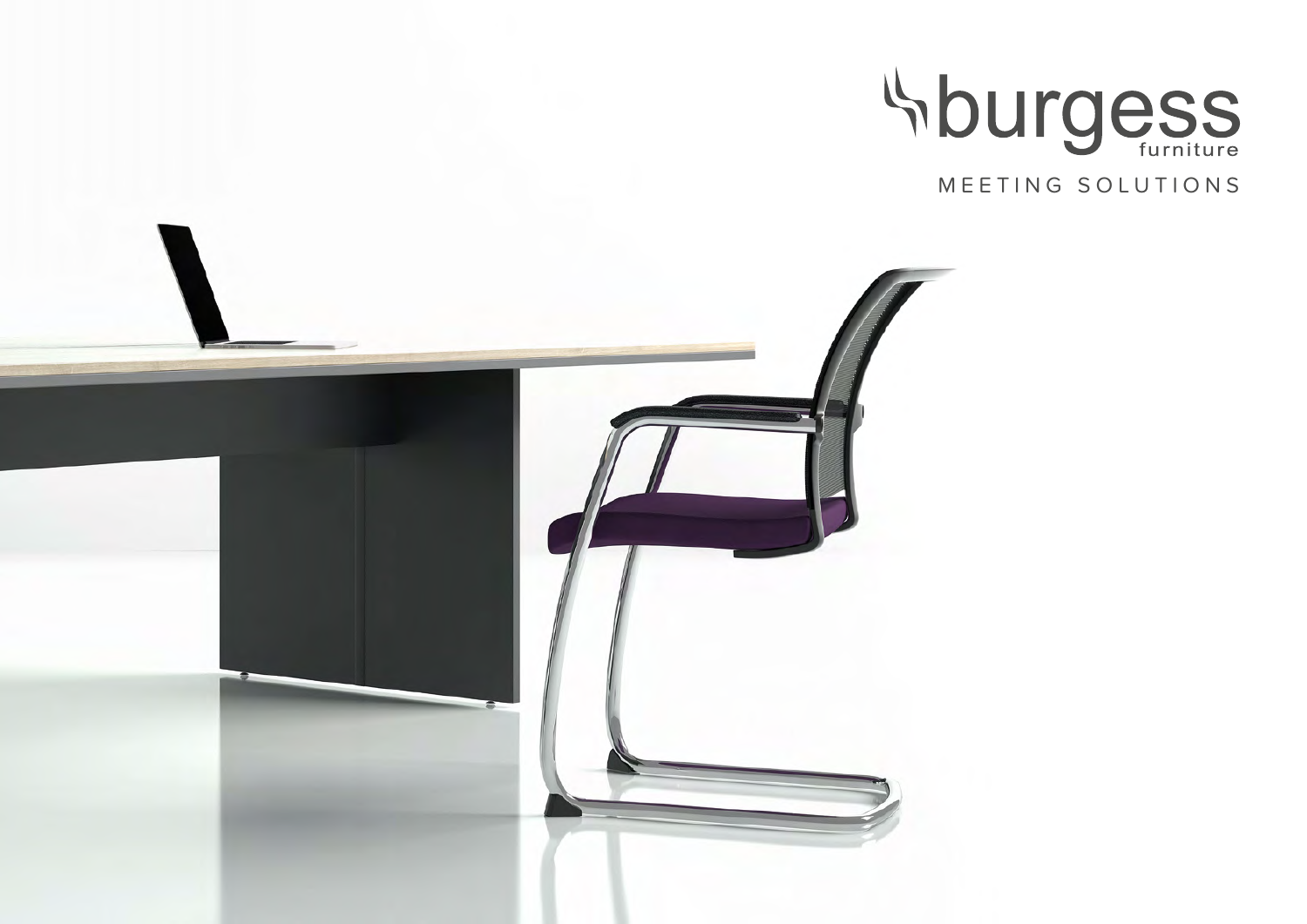# ensa



### SOLO CREDENZA SIZES

1200w x 670h x 500d (mm) - 2 Door 1800w x 670h x 500d (mm) - 3 Door 2400w x 670h x 500d (mm) - 4 Door



ENSA TABLE SIZES

2000 x 1000mm 2400 x 1200mm 2800 x 1200mm 3600 x 1200mm 4500 x 1400mm 5400 x 1400mm

The triangulated legs are beautifully detailed, and the steel cables achieve a solid stability that defies its minimal looks. The Ensa toughened glass collection features UV bonded tops in clear, etched and back painted finishes.

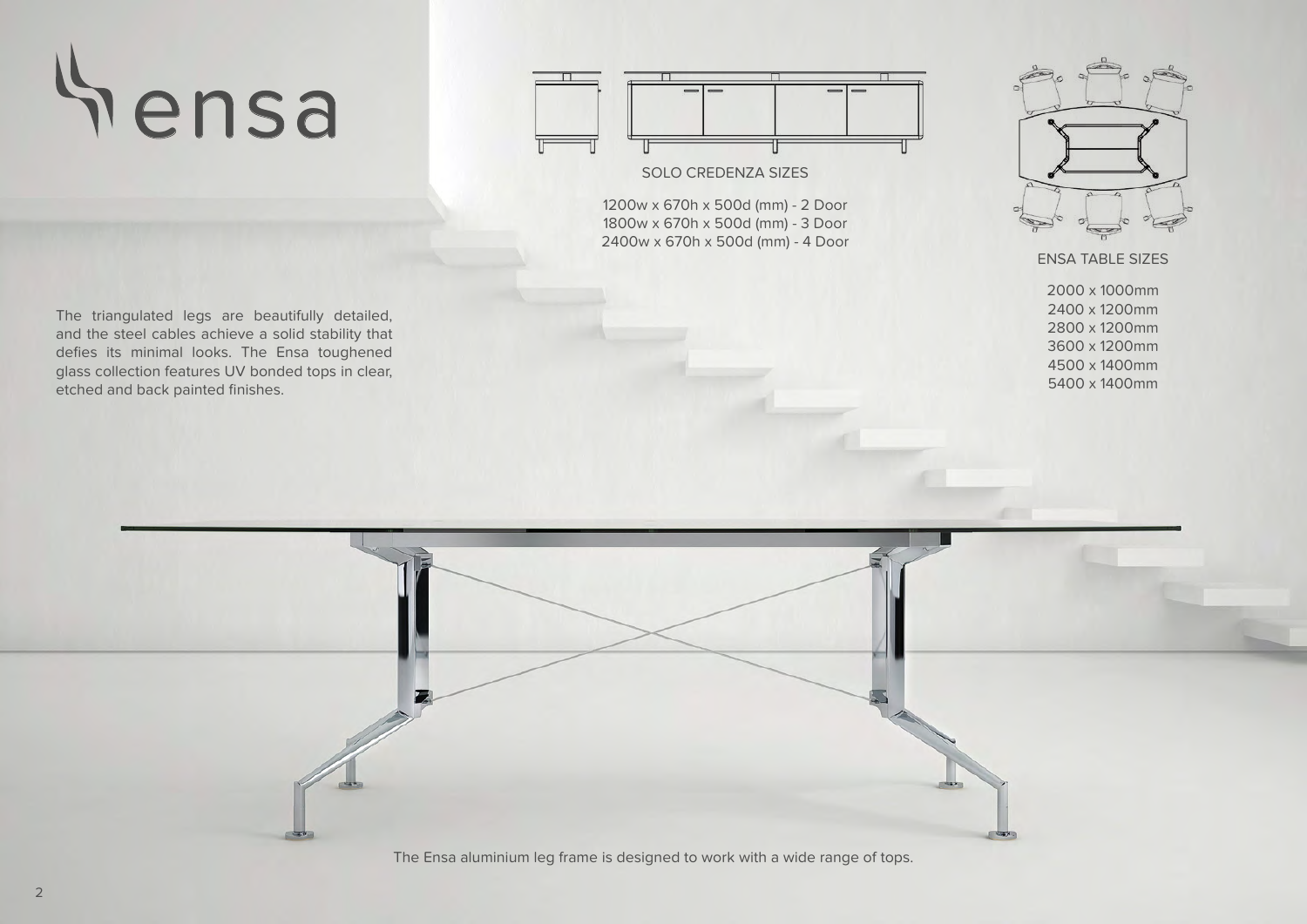

### **Solo**

A versatile classic credenza that can be manufactured in an extensive range of finishes including veneers, laminates, coloured lacquers and our rustic textured melamines, Solo makes an eye-catching statement in meeting rooms, reception areas and social spaces, and can be specified to compliment all styles of decor.







Ensa tables create a stunning centerpiece in any environment. The polished aluminium leg frame adapts to support virtually any size and shape of top in toughened glass, laminate and veneers.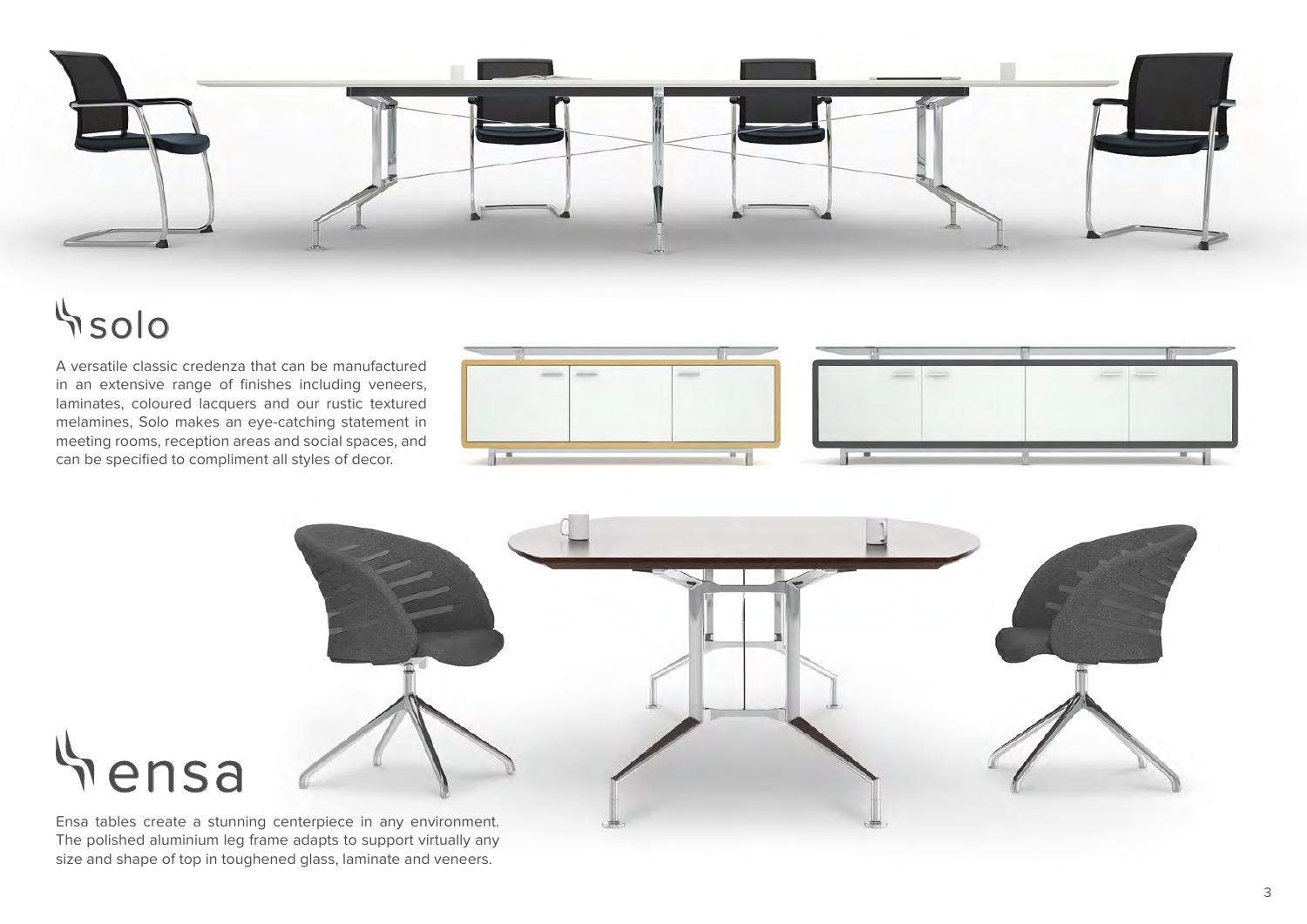# hecho

With its textured melamine top, and clean contemporary lines, the Echo table blends style with functionality.

The undertop, cableway and base panels are available in charcoal or white. Tops can be rectangle, boat, oval or racetrack shape and manufactured in a choice of four textured woodgrains.

Special finishes available.

 $\Delta$ 



#### ECHO CREDENZA SIZES

1000w x 731h x 600d (mm) - 2 Door 1500w x 731h x 600d (mm) - 3 Door 2000w x 731h x 600d (mm) - 4 Door

> Optional 40ltr fridge (Not integrated)



سبد  $\sim$  $\overline{\mathcal{M}}$ 

ECHO TABLE SIZES

2000 x 1000mm 2400 x 1200mm 2800 x 1350mm 3600 x 1350mm 4500 x 1500mm 5400 x 1500mm

Cable riser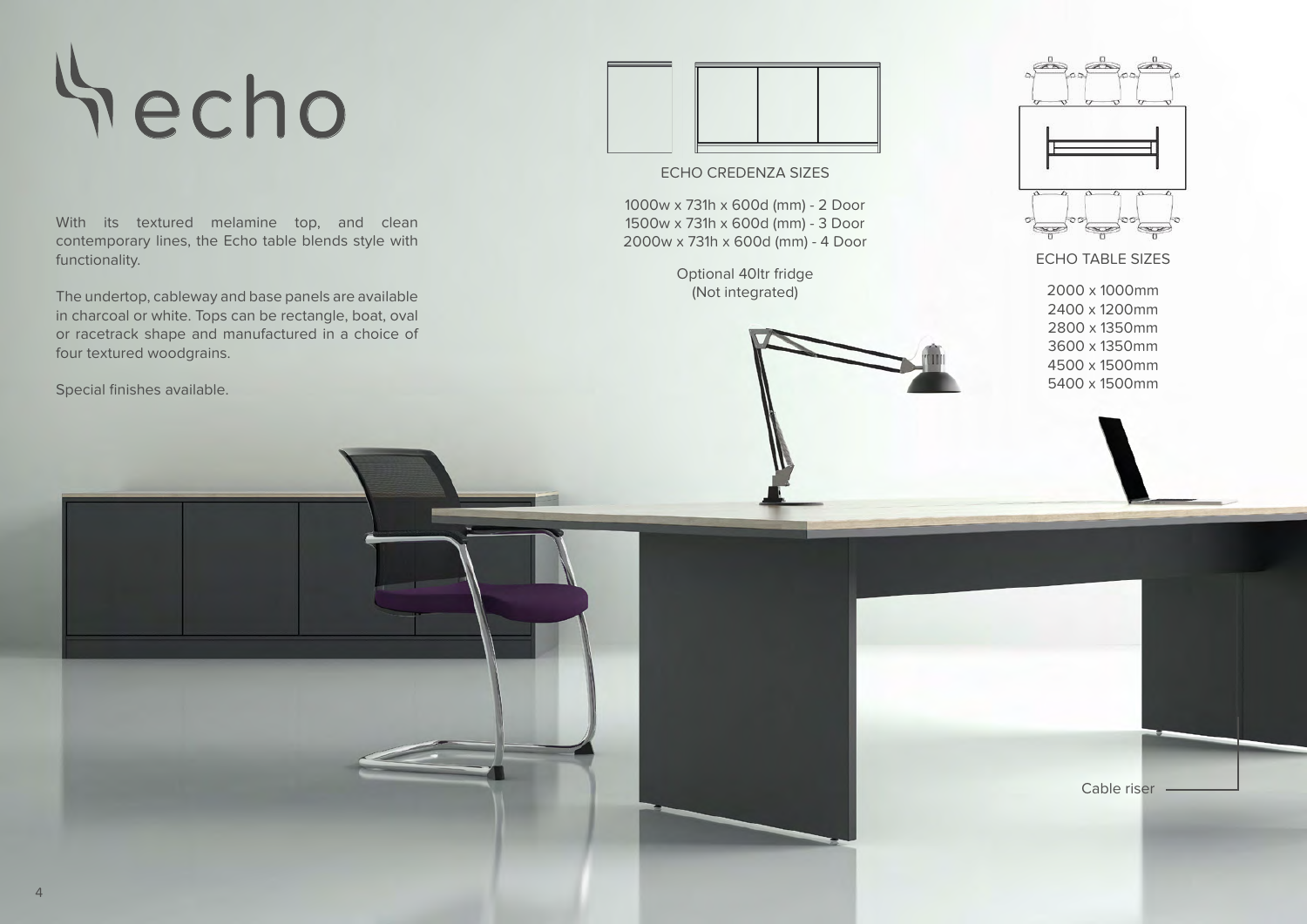



Touch release doors.



### hecho

The central softclose cableway can be opened from either side to reveal power, USB charging and data connections.



Echo edge detail 36mm thick with contrasting undertop.

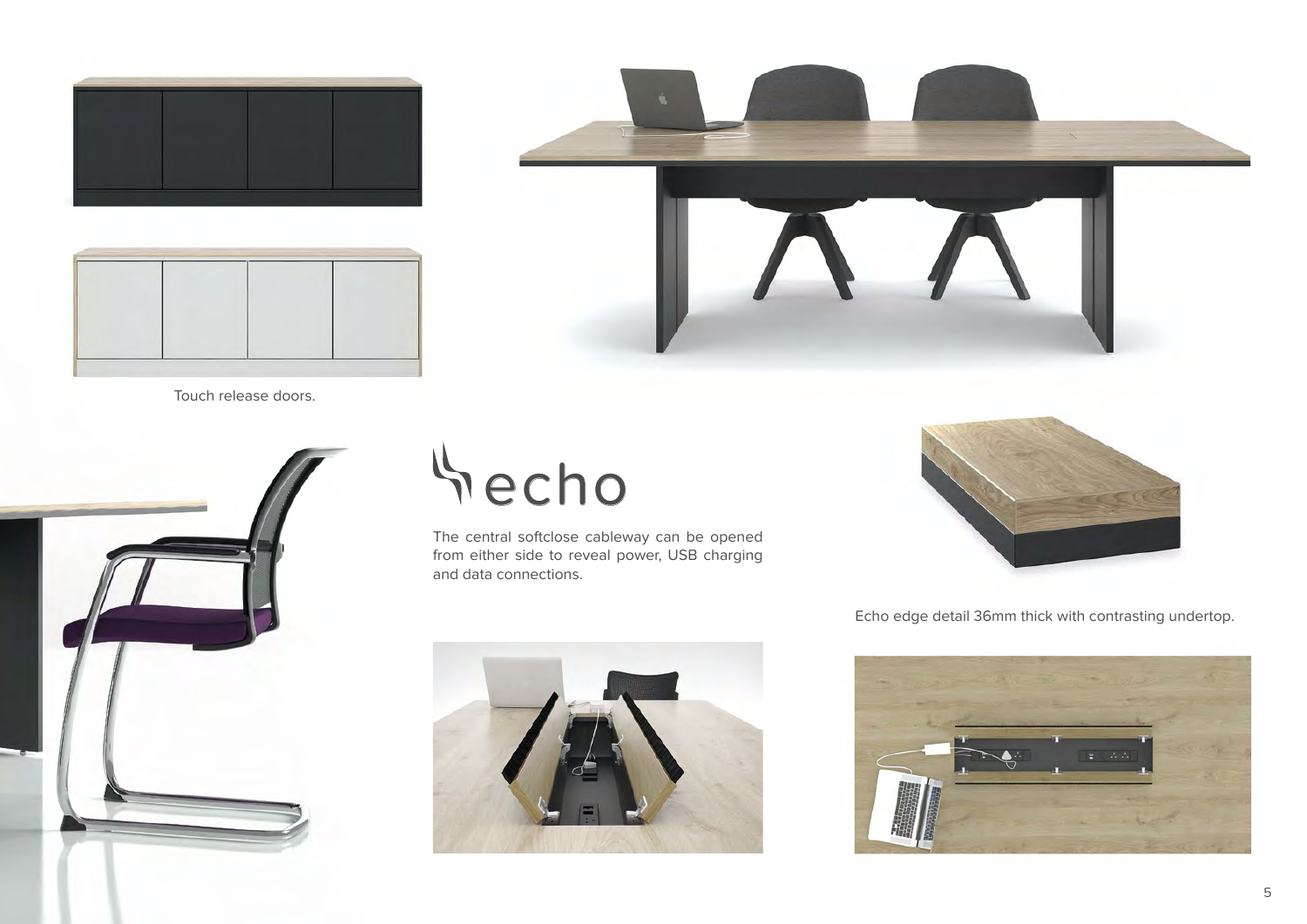## glide

Modern minimal lines and a range of contemporary materials makes Glide a popular choice. With a unique polished chrome base, exclusive to the glide, this table is undeniably fitting for any space.

The Glide 10mm steel curved foot and 80mm diameter upright provide outstanding strength and long time durability.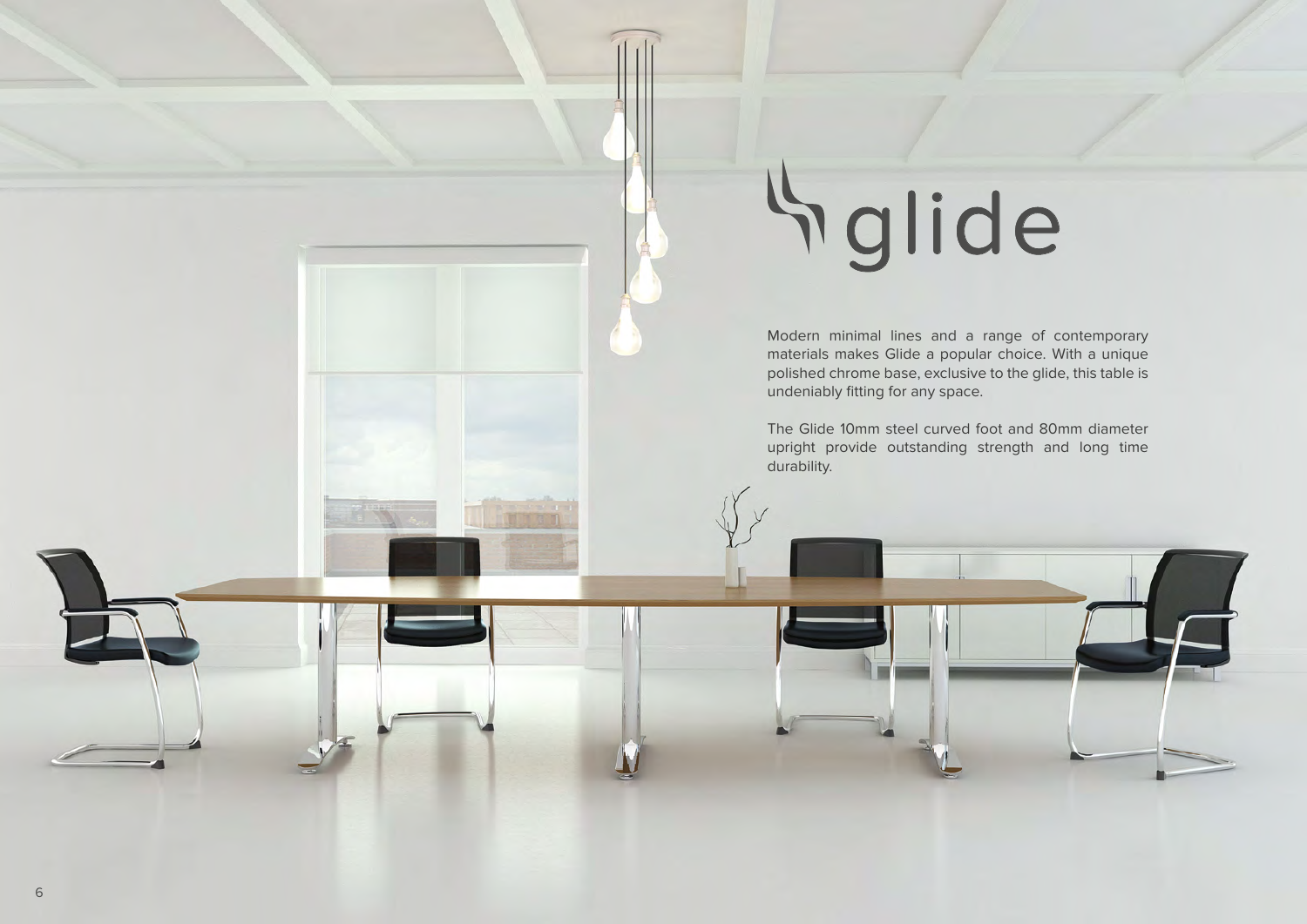

Shown above is a classic Glide table with a 30mm undercut edge detail finished in a graphite oak stain.







TABLE SIZES

2000 x 1000mm 2400 x 1200mm 2800 x 1200mm 3600 x 1200mm 4500 x 1400mm 5400 x 1500mm



#### FLITE CREDENZA SIZES

 800w x 762h x 450d (mm) - 2 Door 1200w x 762h x 450d (mm) - 3 Door 1600w x 762h x 450d (mm) - 4 Door



### **Shite**

The Flite credenza is a clean and crisp piece of design and is a very practical storage unit because of its depth and height. Flite is often used as the perfect companion to our Glide tables with its polished chrome frame to match the Glide leg.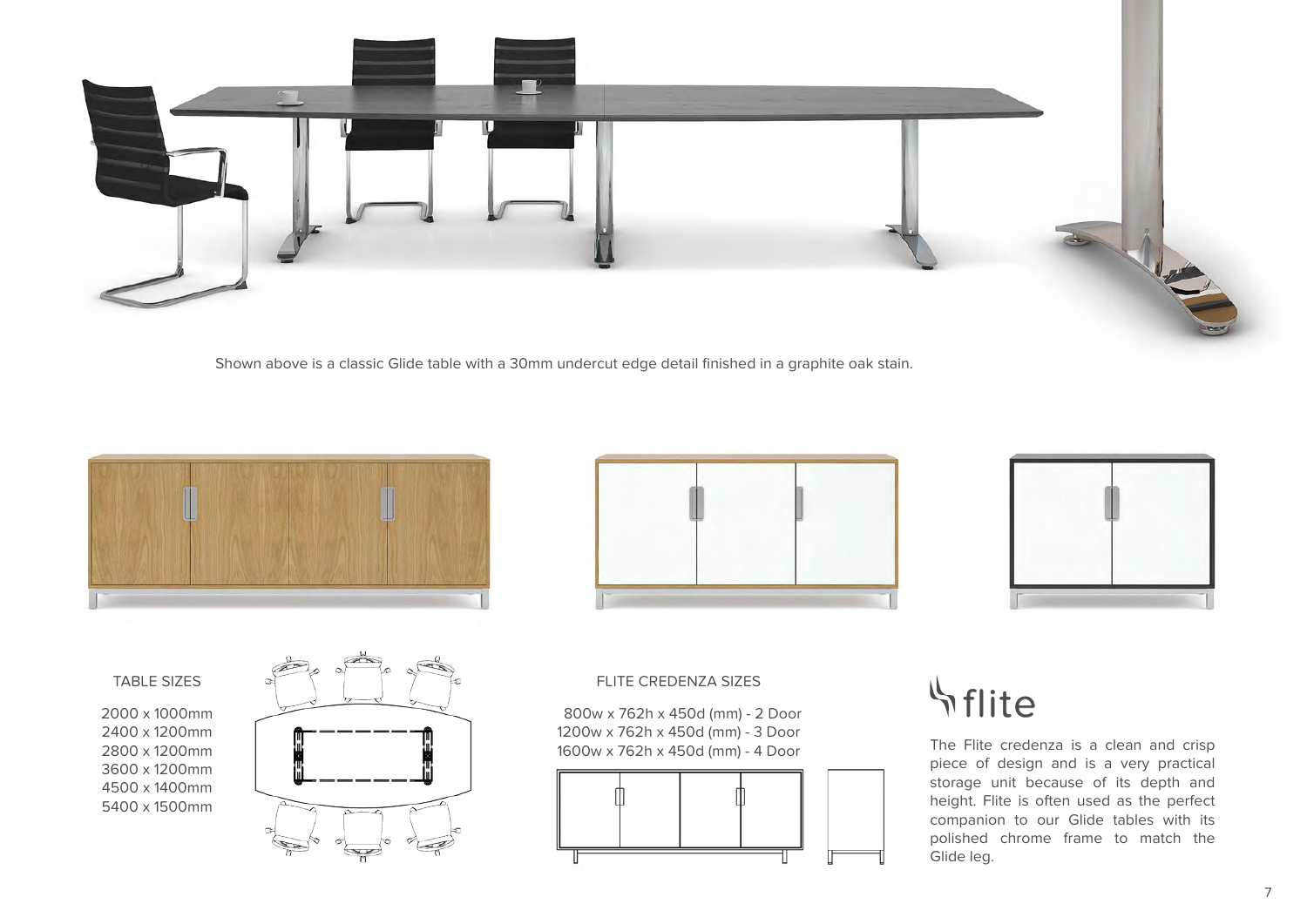# hyform



#### HYFORM CREDENZA SIZES

 800w x 731h x 600d (mm) - 2 Door 1000w x 731h x 600d (mm) - 2 Door 1500w x 731h x 600d (mm) - 3 Door 2000w x 731h x 600d (mm) - 4 Door

Optional integrated 40ltr fridge (Not available in 800w (mm) credenza)



HYFORM TABLE SIZES

RECTANGLE | OVAL | BOAT | RACE TRACK

2000 x 1000mm 2400 x 1200mm 2800 x 1350mm 3600 x 1350mm 4500 x 1500mm 5400 x 1500mm

CIRCULAR 1000mm Dia 1200mm Dia 1500mm Dia 1800mm Dia 2400mm Dia

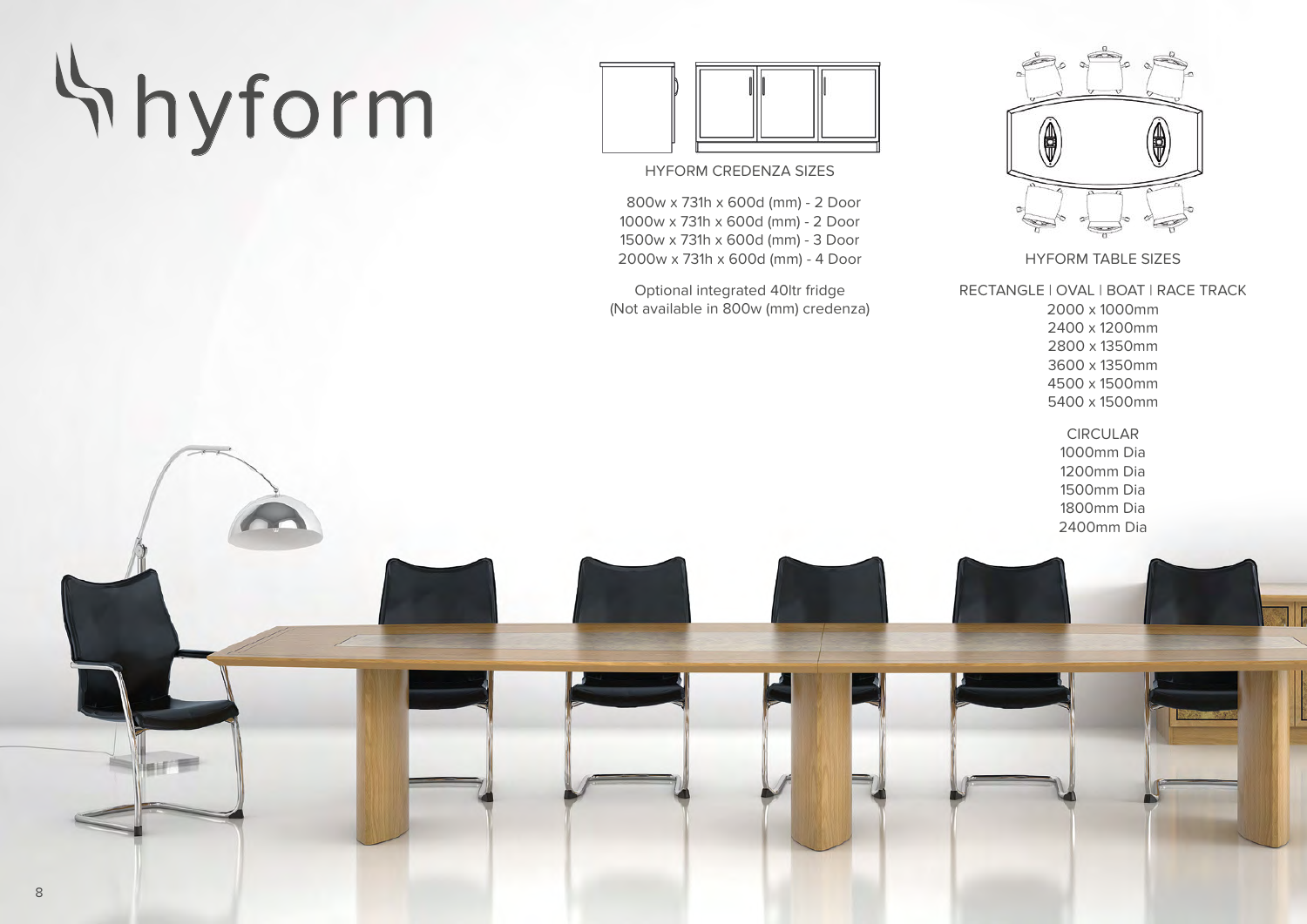## hyform

Hyform tables showcase our exceptional veneering and manufacturing skills. Each piece is hand finished and our process driven production means we can easily tailor your table. This gives you the freedom to select shape, size, veneers, inlays and edge profiles to create something unique that's perfect for your requirement.

cable routes. Optional inlays and power modules available for this table.





Optional connections UK Power x 2, USB Smart Charge x 2, HDMI, Audio 3.5, VGA



The Hyform credenza provides practical storage and is often specified as a catering unit with cutlery drawers and integrated refrigerator with concealed vents and







PILL AR

BOX









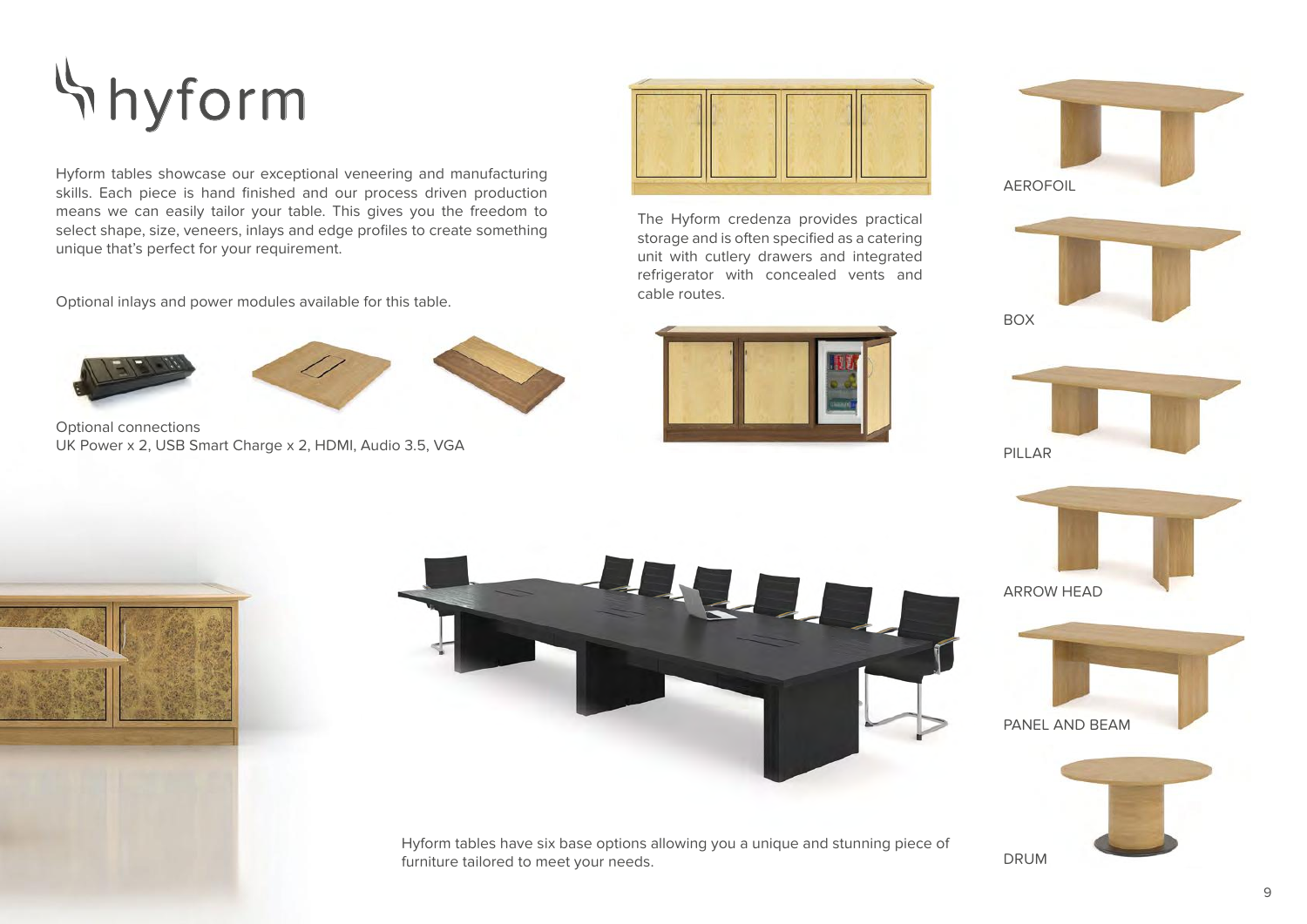## Working with you

At Burgess Furniture we define spaces. It's a matter of pride that we can carry out and complete all of our projects in-house from our London headquarters.

As a manufacturer, we regularly work with our clients to customise or develop products. Once we have the design you like we can then prepare a room layout, helping you visualize exactly how it will look.

Quality and craftsmanship go hand in hand and every design that we make is independently tested to contract standards by FIRA (Furniture Industry Research Association) to ensure it meets industry standards.

Our quality control department ensures that every product reaches the highest standard before receiving the GB hallmark stamp – the guarantee that it is a genuine, high quality Burgess product. Once they have passed the test they then can be shipped direct to you, wherever you are in the world!

## Get in touch

### Start defining your space today.

If you would like to discuss our products or request a brochure please contact us – we're always happy to help.

Telephone: +44 (0)20 8894 9231

Email: sales@burgessfurniture.com

www.burgessfurniture.com



Visit our new showroom.

Burgess Furniture Ltd Hanworth Trading Estate, Feltham, TW13 6EH